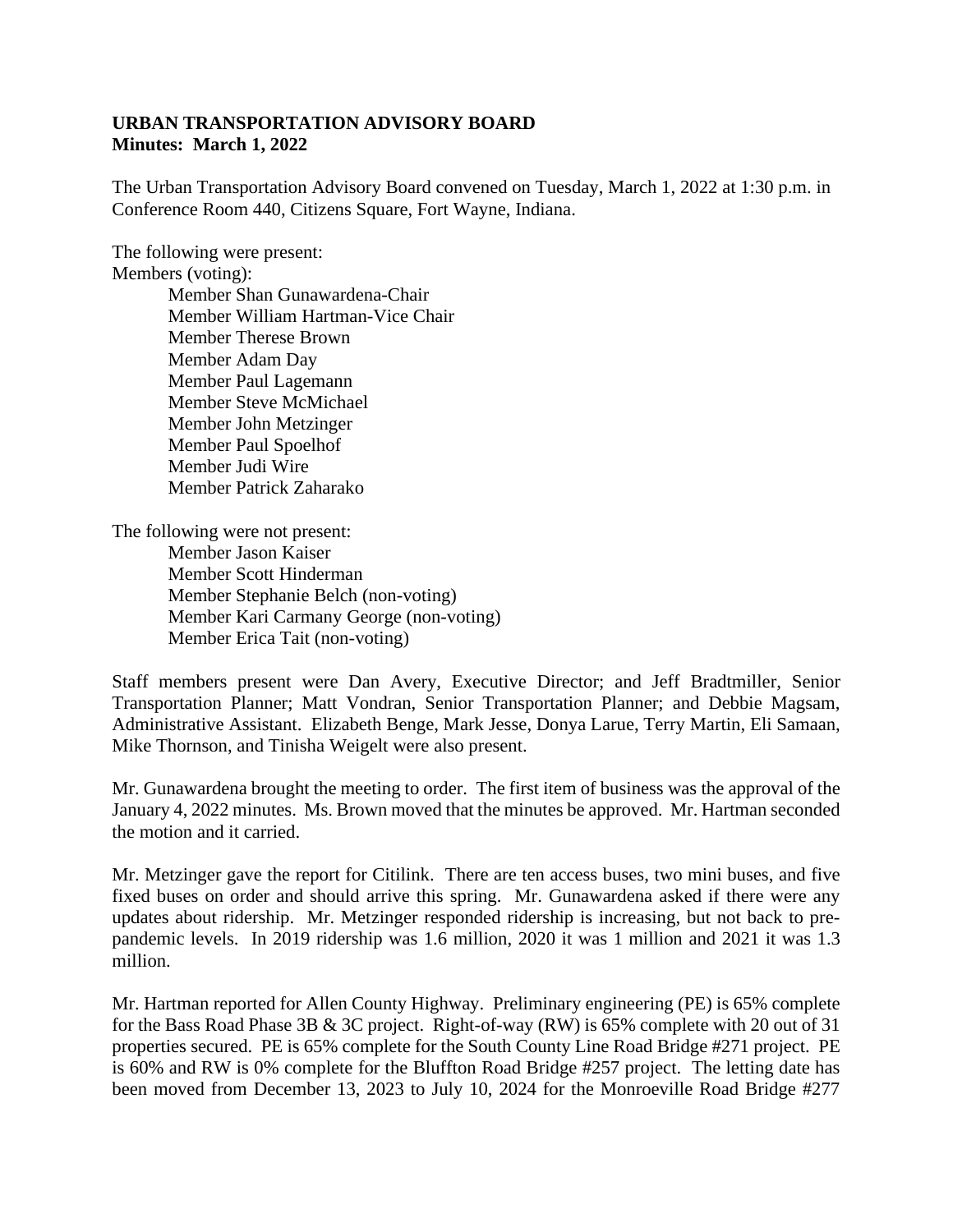project to meet INDOT scheduling revisions. PE is 55% complete for the Monroeville Road Bridge #277 project. The letting date has been moved on the Fogwell Parkway project from February 14, 2024 to July 10, 2024 due to INDOT cash flow concerns. PE is 45% complete for the Fogwell Parkway project. PE is 35% complete for the Antwerp Road Bridge #15 and there is an increase in overall cost. PE is 35% complete for the Slusher Road Bridge #144 project. PE is 5% complete for the Monroeville Road-Wayne Trace project. The Bass Road Phase 2A – New Bridge project is in construction with primarily the work being clearing and utility relocations. Construction will be continuing soon on the Bass Road Phase 1B project with milling existing pavement and installing storm sewers. The Bass Road Phase 2A project has five change orders and an increase in overall cost. The 2022-2025 Biennial NBIS Bridge Inspections project is waiting for INDOT authorization to proceed with the execution of the consultant contract.

Mr. Zaharako gave the report for the City of Fort Wayne. Phase II submittal for the Hillegas Road, from State Boulevard to Coliseum Boulevard, project will be in February 2022 or March 2022 and PE is 30% complete. There will be a public meeting for the Hillegas Road project in March 2022 or April 2022. Phase II submittal for the Bluffton Road Bridge #358 project over the St. Mary's River will be in March 2022 and PE is 50% complete. A public meeting for the project was held last month. Phase II has been submitted for the Goeglein Road Bridge #113 and a field check will be in March 2022. PE is 50% complete. Restorations will be complete by spring for the St. Joe Center Road and Maplecrest Road Phase II projects. Mr. Gunawardena asked if there were any trail projects. Mr. Zaharako responded there are no federally funded trail projects at this time, but there are several locally funded trail projects.

Mr. Avery gave the report for INDOT. Installation of the new cable rail barriers on US 24 has been postponed due to lack of funding. There will be a public hearing on March 2, 2022 for the I-469/US 24 interchange.

Mr. Hinderman was not present so there was no progress report for the airport.

Mr. McMichael was not present so there was no progress report for the City of New Haven.

The first item of new business was the FY23-24 Unified Planning Work Program presented by Mr. Avery. The UPWP is submitted every two years and the SURP work program is submitted every year. The work programs outline the activities that will be performed by NIRCC. The Federal Highway Administration and Federal Transit Administration identify planning emphasis areas. The FY23-24 planning emphasis areas are Tackling the Climate Crisis, Equity and Justice40 in Transportation Planning, Complete Streets, Public Involvement, Strategic Highway Network (STRAHNET)/U.S. Department of Defense (DOD) Coordination, Federal Land Management Agency Coordination, Planning and Environment Linkages, Data in Transportation Planning, Transportation Improvement Program/Statewide Transportation Improvement Program development and maintenance , and Metropolitan Planning Area and Urbanized Area Boundaries. A handout was distributed listing all the planning activities for the UPWP and SURP. Mr. Lagemann asked if a grade separation at the railroad tracks by the  $122<sup>nd</sup>$  Fighter Wing could be part of the planning emphasis area of Strategic Highway Network (STRAHNET)//U.S. Department of Defense (DOD) Coordination. Mr. Avery responded no STRAHNET is more about the highway system access. Mr. Spoelhof asked if NIRCC is using cell phone data from a third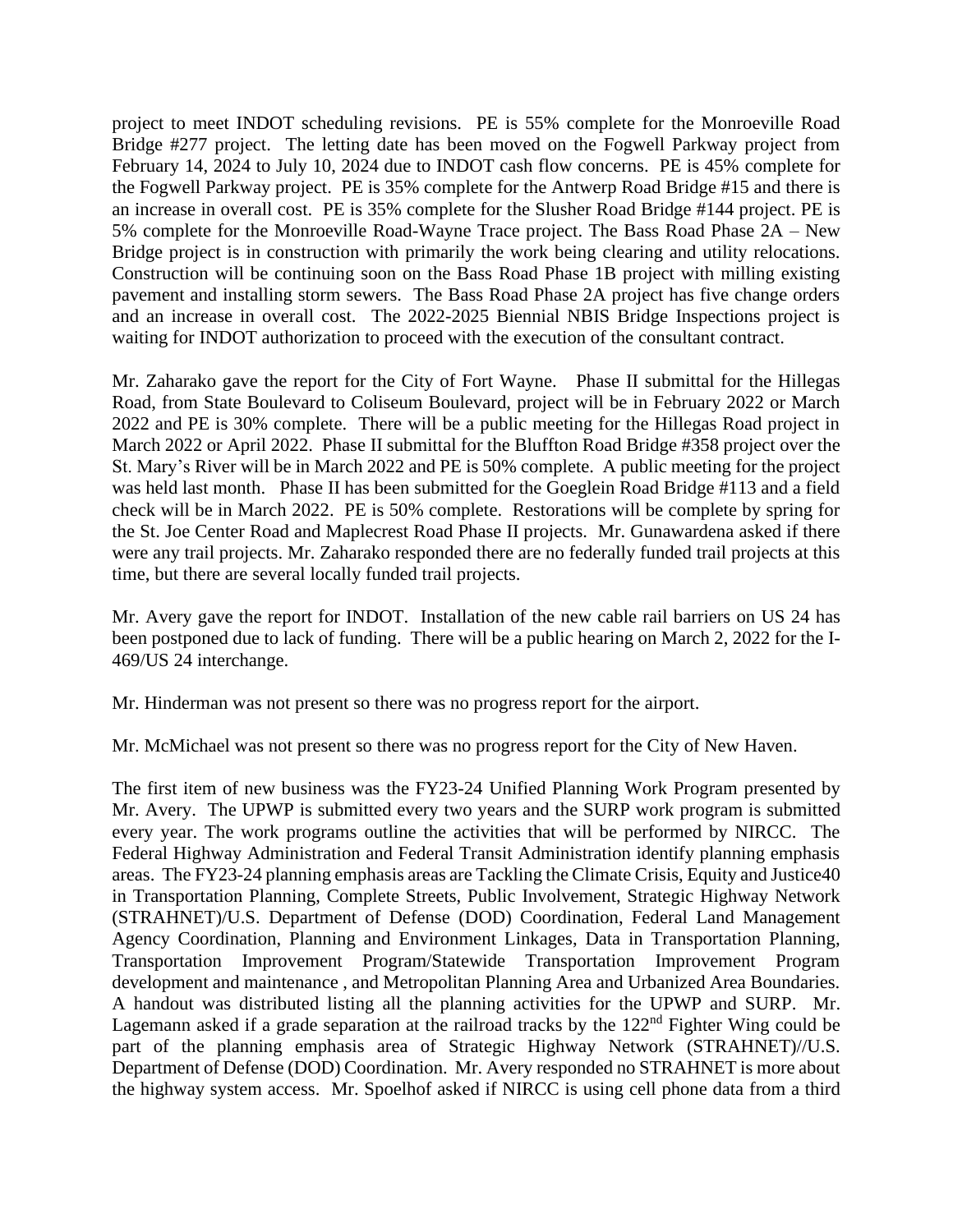party. Mr. Avery responded that we have in the past and probably will in the future, but it is expensive. Mr. Spoelhof mentioned that data shows people want to live in communities where they can be active. Mr. Spoelhof expressed the importance of public health regarding active transportation and input from the public and other agencies when doing transportation planning. Mr. Gunawardena said changes have been made to the zoning ordinances regarding the requirement of sidewalks and trails, but it needs buy in from all. He said many developers see it as an extra expense. Mr. Spoelhof agreed and stated that why we need input from other agencies and experts to highlight the benefits. Mr. Lagemann said he would like to see the City and County lead by example with connectivity to primary roads for pedestrians and cyclists. He believes this is safer for all. Mr. Avery requested approval of the FY23-24 Unified Planning Work Program and provide staff with the ability to modify and amend as needed. Ms. Brown moved that the FY23-24 Unified Planning Work Program be approved as requested. Mr. Lagemann seconded the motion and it carried.

The next item of new business was the 2021 Vehicle Miles of Travel and Monthly Factors Report presented by Mr. Avery. Air travel was significantly down in 2020 but has seen an increase throughout 2021. This increase has continued into 2022 and numbers are near pre-pandemic levels. Statewide Traffic was also significantly lower in 2020 and 2021 compared to 2019. It has also seen a return to near pre-pandemic levels in early 2022. The monthly count factors for 2021 were shown. The monthly count factor shows how trips were distributed throughout the year. Next, the vehicle miles of travel (VMT) for 2020 and 2021 were shown and compared for the freeway, expressway, arterial, and collector roads. VMT was down 2.04% in 2021 from 2020. Gas prices and snow fall are also monitored to see if they impact VMT.

The next item of new business was Transit Asset Management (TAM) Plan presented by Mr. Avery. The TAM sets performance measures for the revenue service vehicles, non-revenue service vehicles, and facilities. The revenue services vehicles are categorized by buses (large), cutaway buses, and specialized vans. Both useful life benchmark (ULB) and state of good repair (SGR) are looked at with the revenue service and non-revenue services vehicles and used to set targets. The proposed 2022 Targets for Rolling Stock are for buses (large) that 25% meet or exceed ULB and 90% are in SGR, cutaway buses 60% meet or exceed ULB and 90% are in SGR, specialized vans 20% meet or exceed ULB and 90% are in SGR. The proposed 2022 Targets for Rolling Stock non-revenue vehicles are 100% meet or exceed ULB and 80% are in SGR. The facilities are rated using a TERM (transit economic requirements model scale) rating scale. The TERM rating scale is from 1 (poor) to 5 (excellent). An acceptable TERM rating is 3 or greater. The facilities include the administration and maintenance building, the storage barn, passenger station, and passenger shelters. The proposed 2022 Targets for Facilities are 0% meet or exceed ULB and 90% are in SGR and for passenger shelters the proposed 2022 targets are 0% meet or exceed ULB and 80% are in SGR. Mr. Zaharako asked what constitutes SGR. Mr. Metzinger answered SGR is based on the age of the vehicles. Mr. Metzinger informed the Board that Citilink has acquired passenger shelters in 2021 from Metro Media Partners. This was done so Citilink could assure the shelters are maintained. Ms. Brown made a motion to adopt the 2022 Targets. Mr. Lagemann seconded the motion and it carried.